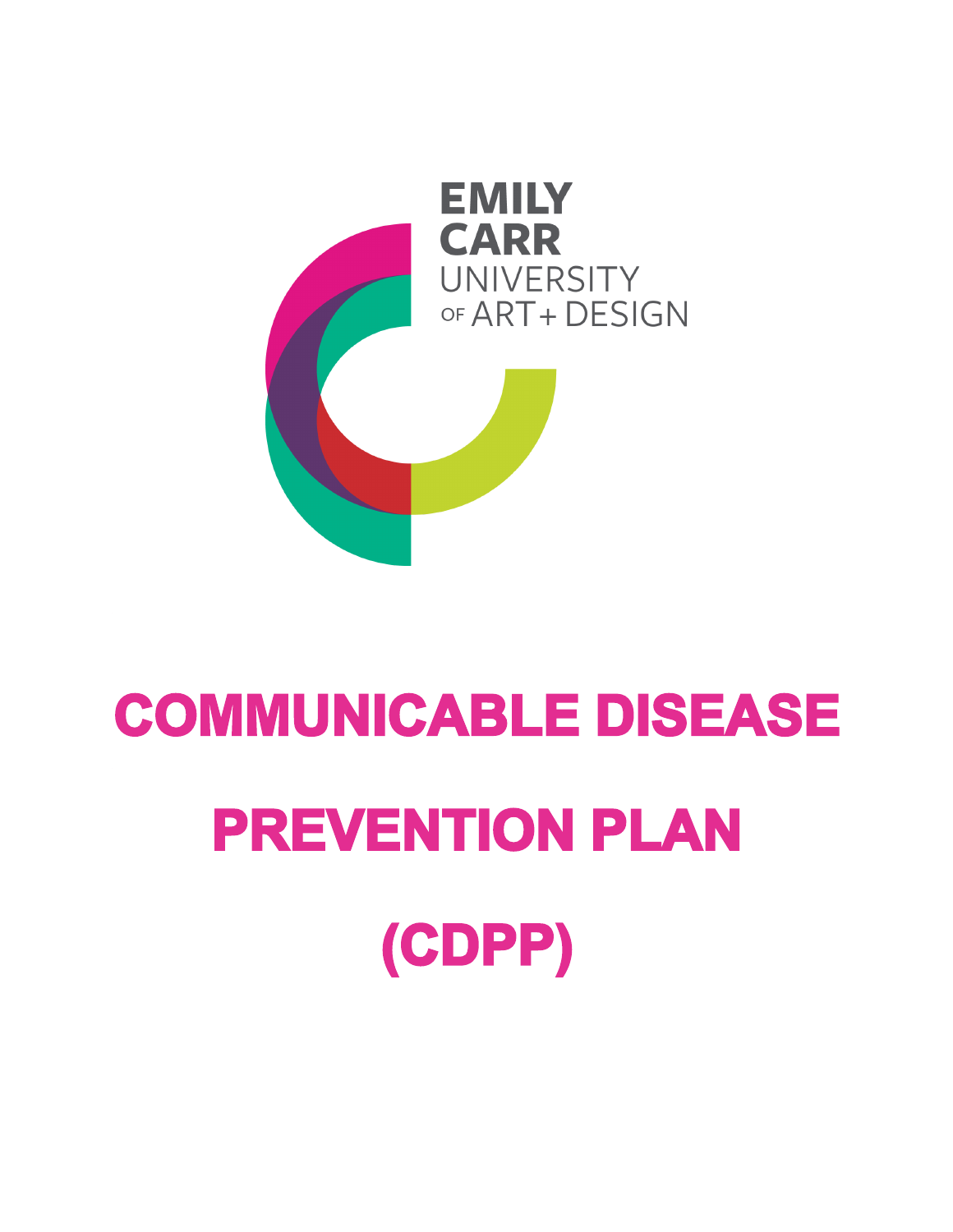Table of Contents

| <b>INTRODUCTION</b>                         | $\mathbf 3$    |
|---------------------------------------------|----------------|
| <b>SCOPE</b>                                | $\mathbf{3}$   |
| <b>PREVENT</b>                              | 4              |
| <b>ACTIONS YOU CAN TAKE</b>                 | $\overline{4}$ |
| <b>ACTIONS ECU IS TAKING</b>                | 5              |
| <b>IDENTIFY</b>                             | 5              |
| <b>PLAN</b>                                 | $6\phantom{1}$ |
| <b>RESPOND</b>                              | $\overline{7}$ |
| <b>EMPLOYEES</b>                            | $\overline{7}$ |
| <b>SUPERVISORS</b>                          | 8              |
| <b>STUDENTS</b>                             | 9              |
| <b>CONFIDENTIALITY</b>                      | 9              |
| <b>RESOURCES</b>                            | 10             |
| <b>APPENDIX</b>                             | 10             |
| <b>WORKSAFE BC - HAND WASHING POSTER</b>    | 10             |
| WORKSAFE BC - COVER COUGHS & SNEEZES POSTER | 12             |
| WORKSAFE BC - HOW TO USE A MASK POSTER      | 14             |
| HEALTH CANADA - LIST OF INFECTIOUS DISEASES | 16             |

2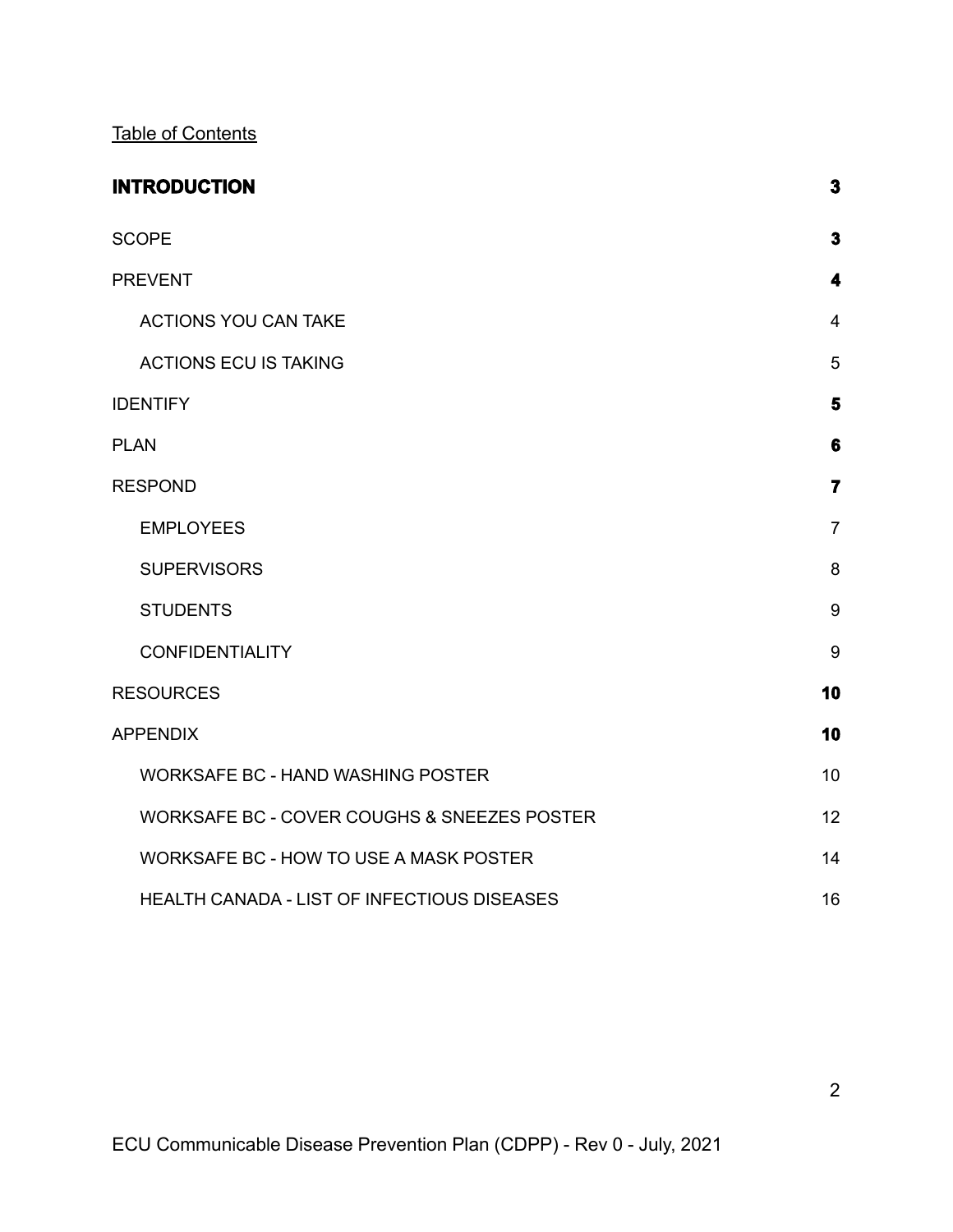### <span id="page-2-0"></span>**INTRODUCTION**

#### **A communicable disease is an illness caused by an infectious agent or its toxic product that can be transmitted in a workplace from one person to another**.

This Communicable Disease Prevention Plan (CDPP) is designed to promote the health and safety of the ECU community by providing information on how to prevent the contraction and spread of communicable diseases and the appropriate response to a communicable disease outbreak. This plan includes measures to reduce the risk of communicable disease and additional measures for times of elevated risk.

In the event of an emergency, ECU will work with the Vancouver Coastal Health, notify the ECU community of the emergency, take actions to protect the health and safety of community members and campus guests and provide additional guidance if necessary.

#### <span id="page-2-1"></span>**SCOPE**

Communicable diseases falling within the scope of this Plan are those typically caused by bacteria, viruses, or parasites and normally spread through direct or indirect human contact or through the consumption of contaminated food/water. Examples of communicable diseases include but are not limited to:

- 
- Hepatitis A  **Mumps**
- Norovirus Rubella
- Coronavirus et al. et al. et al. et al. et al. et al. et al. et al. et al. et al. et al. et al. et al. et al. et al. et al. et al. et al. et al. et al. et al. et al. et al. et al. et al. et al. et al. et al. et al. et a
	-
	-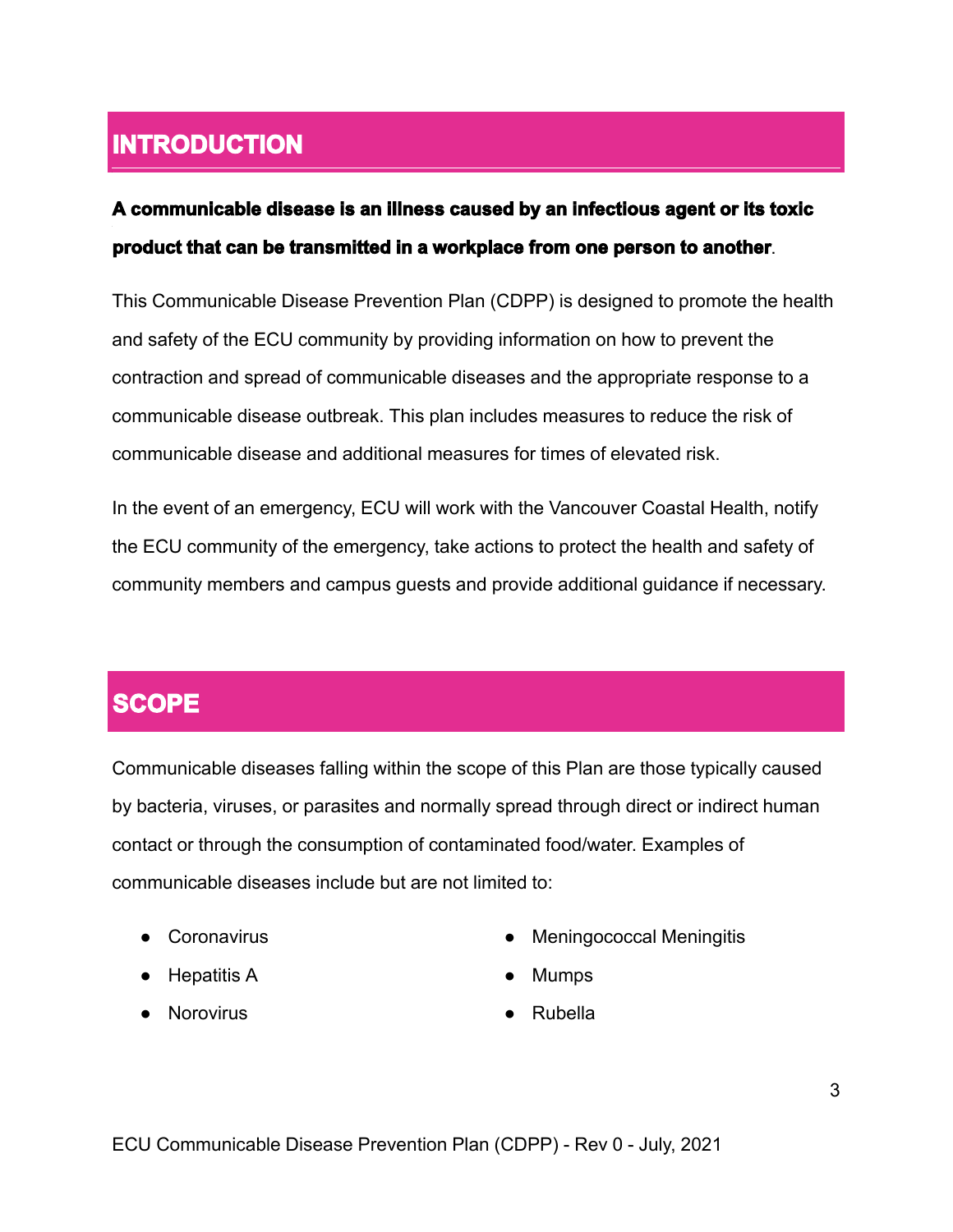- 
- 
- Influenza **by a Tuberculosis**
- Measles Common cold

### <span id="page-3-0"></span>**PREVENT**

Preventing communicable disease involves proactive actions that will reduce the risk of communicable disease transmission. It is important to limit the spread of a communicable disease before it has the potential to cause serious illness/disease by taking the following actions:

#### <span id="page-3-1"></span>ACTIONS YOU CAN TAKE

- Wash your [hands](http://www.vch.ca/Documents/How-to-handwash-poster.pdf) or use hand [sanitizer](http://ipac.vch.ca/Documents/Routine%20Practices/How%20to%20Hand%20Rub.pdf) frequently.
- Cover your cough or [sneeze.](http://ipac.vch.ca/Documents/Posters%20and%20Signage/Cover%20Your%20Cough%20Poster.pdf)
- Routinely clean and disinfect touch surfaces.
- Maintain appropriate immunizations and vaccinations. Consult a physician or call 8-1-1 for free-of-charge health information and/or visit *[Immunize](https://ecuad.us20.list-manage.com/track/click?u=aaa5bb02d5ff6da16a8980568&id=1c77543064&e=99b16f4f91) BC*.
- Raise health and safety concerns with your supervisor or faculty member.
- Stay home when sick and avoid close contact with others to avoid transmission.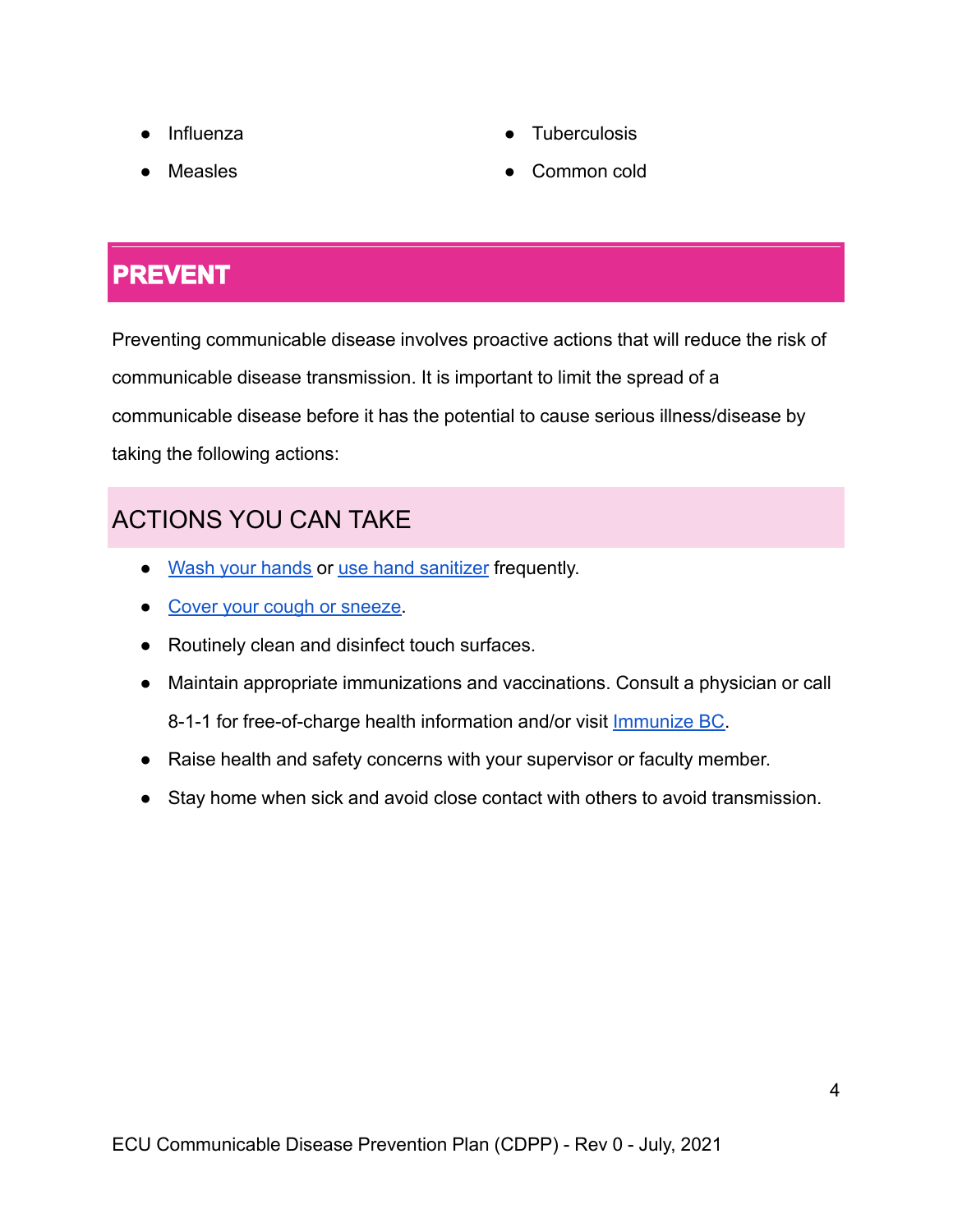#### <span id="page-4-0"></span>ACTIONS ECU IS TAKING

- Maintaining a clean environment by routinely cleaning and disinfecting touch surfaces.
- Providing hand-hygiene facilities and supplies.
- Performing scheduled maintenance and verification of HVAC systems to ensure performance meets design specifications, WorkSafe BC regulations and relevant ASHRAE Standards regarding indoor air quality.
- Liaising with Vancouver Coastal Health to address health issues and implementing immediate actions when necessary to protect the health of the public.
- Maintaining physical barriers (plexiglass) for public-facing and service counter roles.
- Identifying high-traffic areas with signage to reduce congestion.
- Posting signage and materials to communicate the measures in place to prevent the spread of communicable diseases.
- Continually assessing activities, areas and processes that may pose an increased risk to the ECU community and revising them as necessary.
- Encouraging and supporting the ECU community to stay home when sick.

#### <span id="page-4-1"></span>**IDENTIFY**

**The level of risk of certain communicable diseases may increase from time to time or seasonally. This may occur at a local or regional level, or only within the**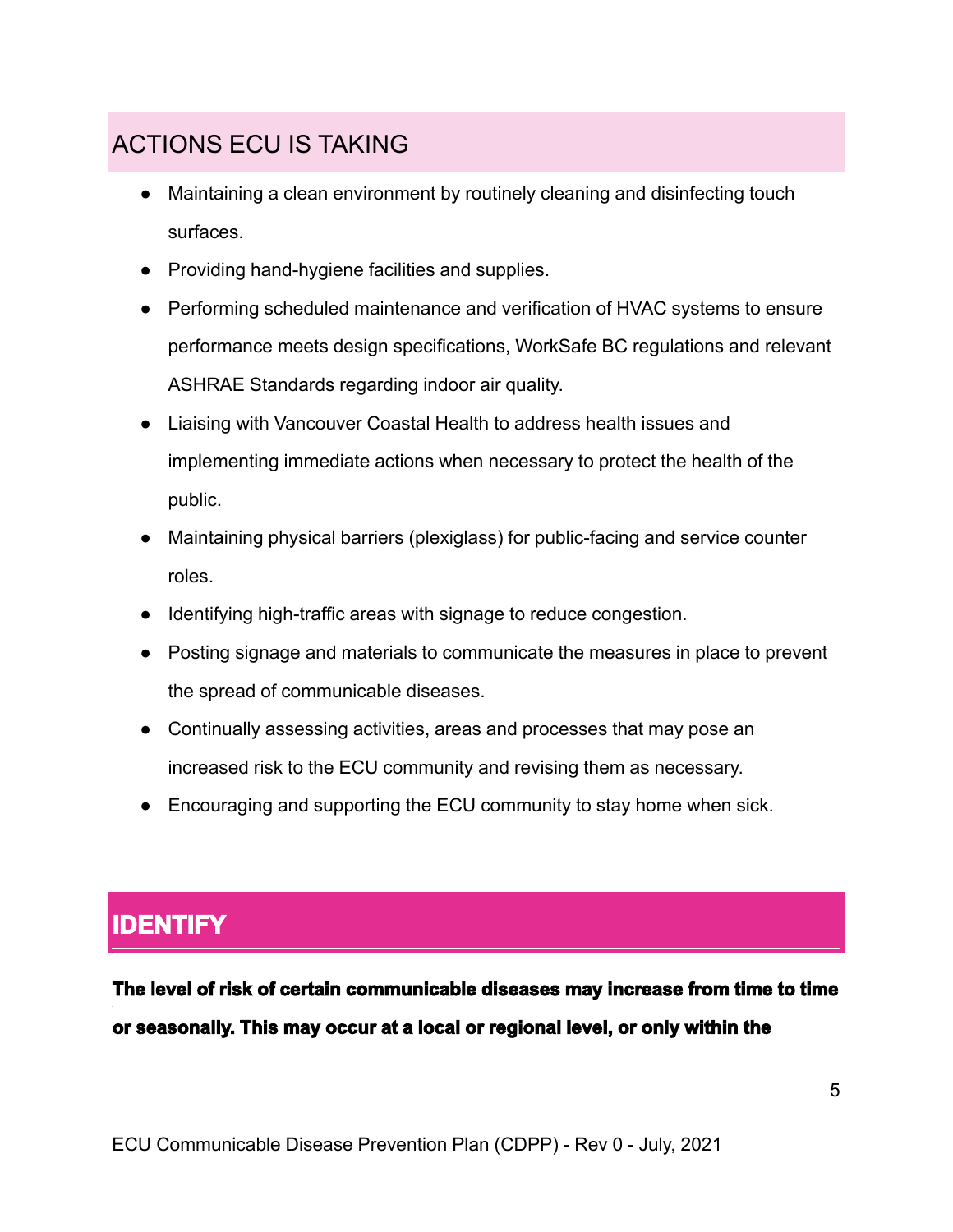**workplace.** Recognizing the signs and symptoms of a communicable disease and understanding the modes of transmission is vital in reducing the spread of communicable diseases. Signs and symptoms will vary depending on the disease, but common characteristics associated at the onset of most communicable diseases typically include fever and other flu-like symptoms: achiness, nausea, fatigue, fever, and headaches.

#### <span id="page-5-0"></span>**PLAN**

Should a communicable disease emergency arise or should employees be unable to attend work due to illness, a department plan may include:

- Liaising with Vancouver Coastal Health in the event of a communicable disease emergency such as a community outbreak or pandemic.
- Temporary arrangements with those employees who may have to work from home or remotely, provided they are fit to continue working. Employees not fit to work from home shall access their normal sick leave provisions as described under the applicable terms and conditions of employment and the collective agreements.
- Designate and/or schedule employees who will work during a communicable disease emergency on campus or remotely.
- Revise Safe Work Procedures that inform staff/faculty/students on hazards and control of specific tasks relating to include precautions for communicable diseases.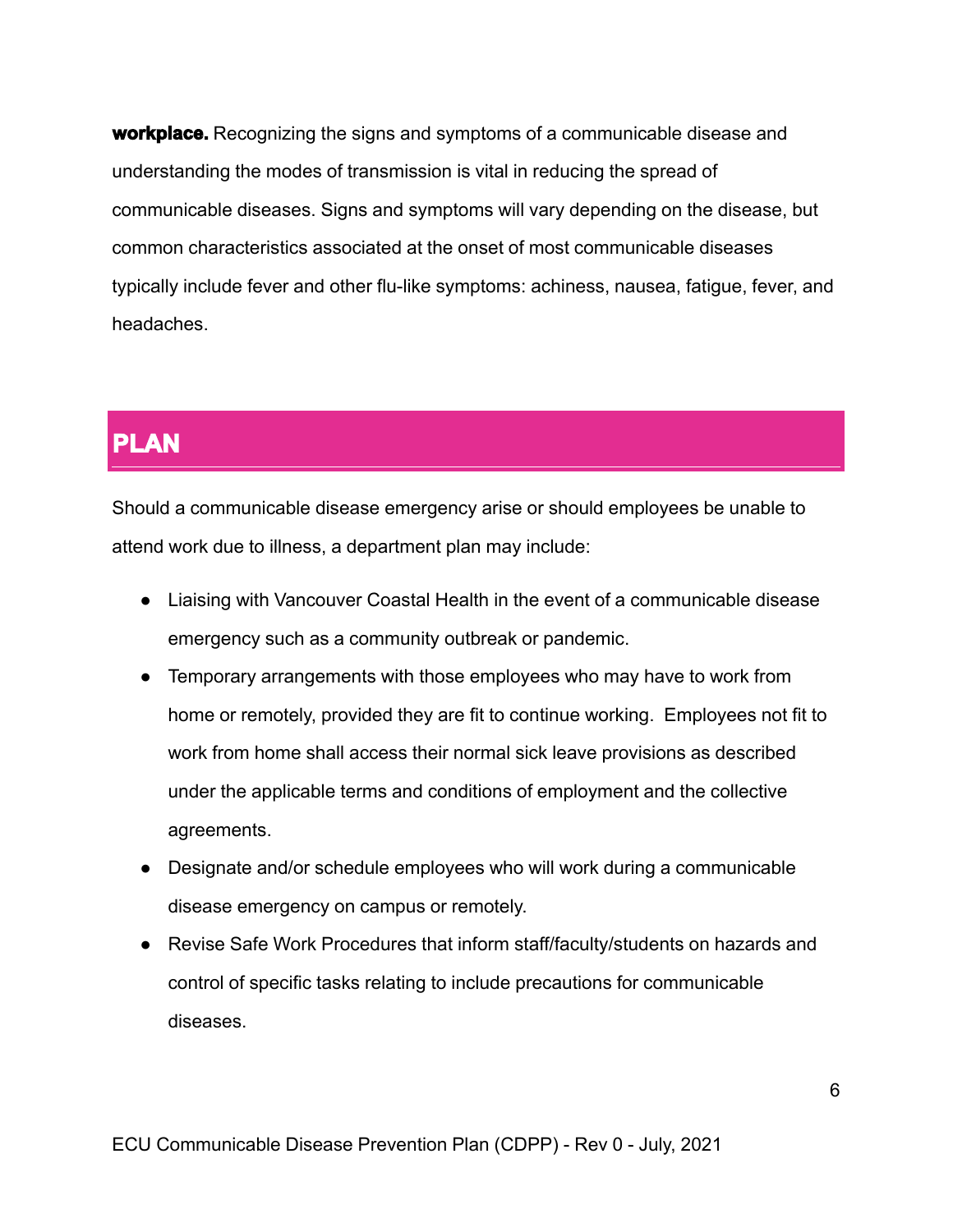- Train staff to provide backup for critical roles.
- Communicate to the ECU community any interruption of services.
- Inform department leaders of any potential issues that may arise during an emergency in order to manage them proactively.

#### <span id="page-6-0"></span>**RESPOND**

The following procedures are to be followed in the event a communicable disease outbreak, pandemic, or public health emergency is declared by local, provincial or national officials. Routine, seasonal, and individual health issues DO NOT need to be reported to university officials unless advised to do so by your healthcare provider.

#### <span id="page-6-1"></span>EMPLOYEES

Faculty or staff who are diagnosed with or believe they have a communicable disease should:

- Stay home when sick and avoid close contact with others to avoid transmission.
	- $\circ$  Do not return to work until advised to do so by a health care professional or, in the absence of medical consultation, do not return to work for the duration of the illness and 24-hours after symptoms abate;
	- Notify your supervisor
- Consult a physician or call 8-1-1 for free-of-charge health information.
- Inform your supervisor of your condition per the guidelines in your Terms and Conditions of Employment or Collective Agreement.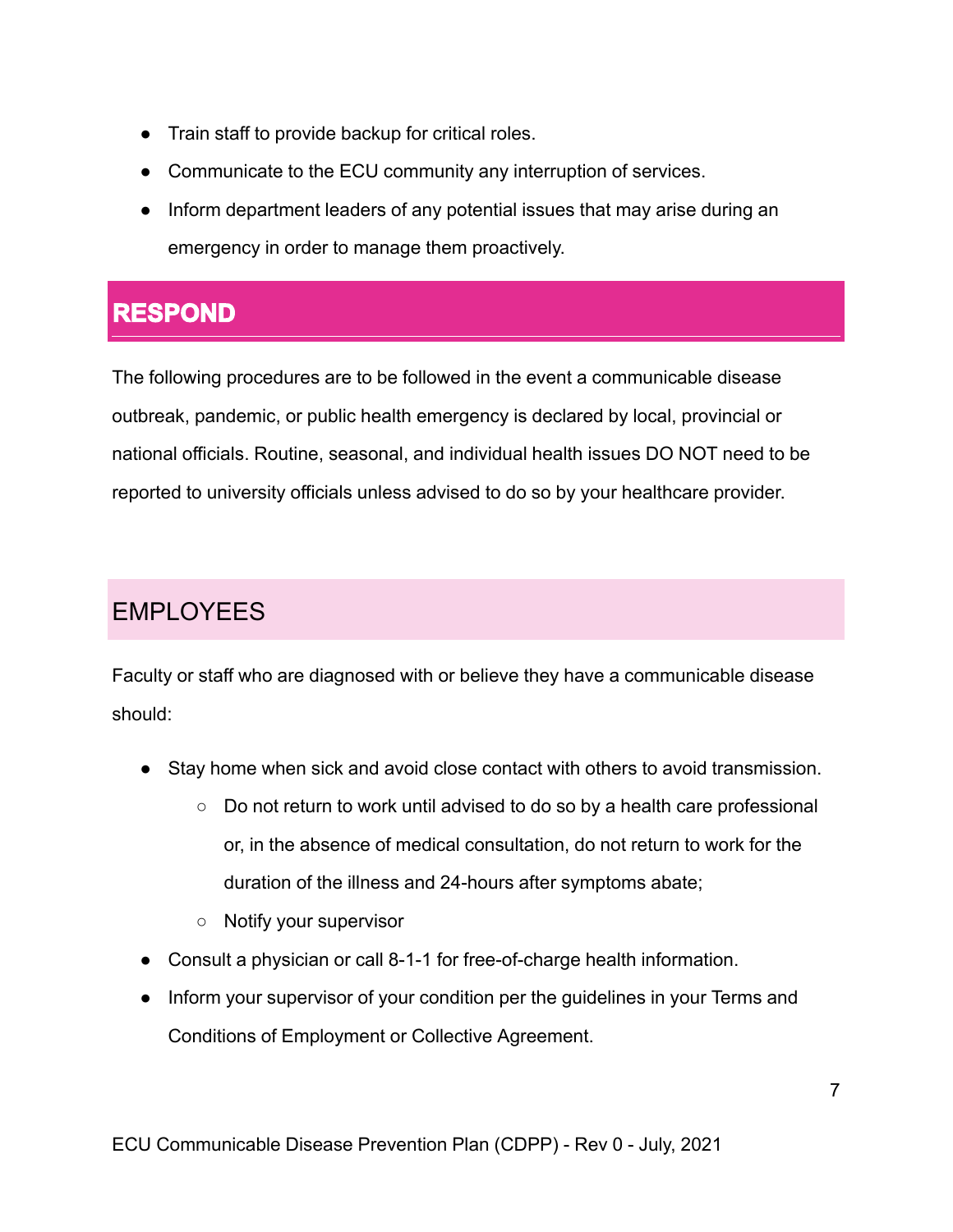- Offer support to your colleagues and students who have symptoms of a communicable disease (e.g., fever or chills, coughing, etc.) so they can avoid being on campus when sick.
- Avoid traveling when sick.
- Stay updated on a communicable disease emergency by monitoring reliable media outlets and public health announcements.
- Faculty: Arrange alternate teaching schedules to avoid cancellation of class when possible.

#### <span id="page-7-0"></span>**SUPERVISORS**

If an employee under your supervision exhibits communicable disease symptoms, or shares their diagnosis you must:

- Treat the information as Confidential by engaging directly with relevant Human Resource personnel. Do not release the employee's name, identifying information, or condition to other employees.
- Human Resources is available to supervisors for the purpose of promoting a healthy and safe workplace, and to assist in the administration of relevant sick leave policies as defined by the Terms and Conditions of Employment and the Collective Agreements.
- Supervisors and employees can contact HealthLink BC by calling 8-1-1. A public health nurse will answer any questions regarding issues surrounding communicable disease and provide guidance.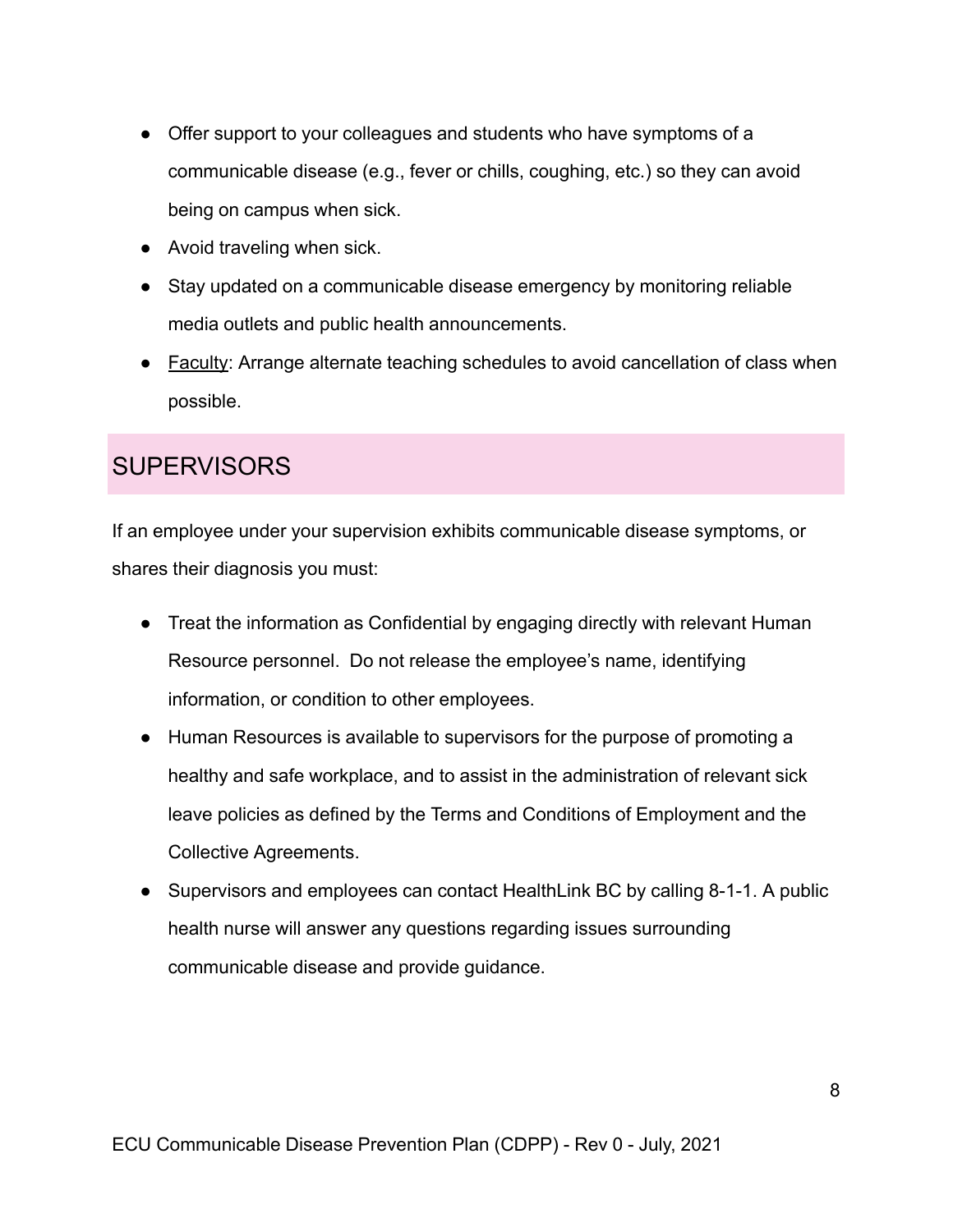### <span id="page-8-0"></span>**STUDENTS**

A student who is diagnosed with or believes he/she has a communicable disease should:

- Perform a [self-assessment](https://bc.thrive.health/covid19/en) of their symptoms and follow the recommendations provided.
- Stay at home when sick and avoid close contact with others.
- Do not return to campus until advised to do so by a health care professional or for the duration of the illness and 24-hours after symptoms abate;
- Notify your instructors as necessary.
- Stay updated on a communicable disease emergency by monitoring reliable media outlets and public health announcements.
- Avoid traveling when sick.

#### <span id="page-8-1"></span>**CONFIDENTIALITY**

All student and employee medical information is private and confidential and will be handled in compliance with legal requirements and professional ethical standards.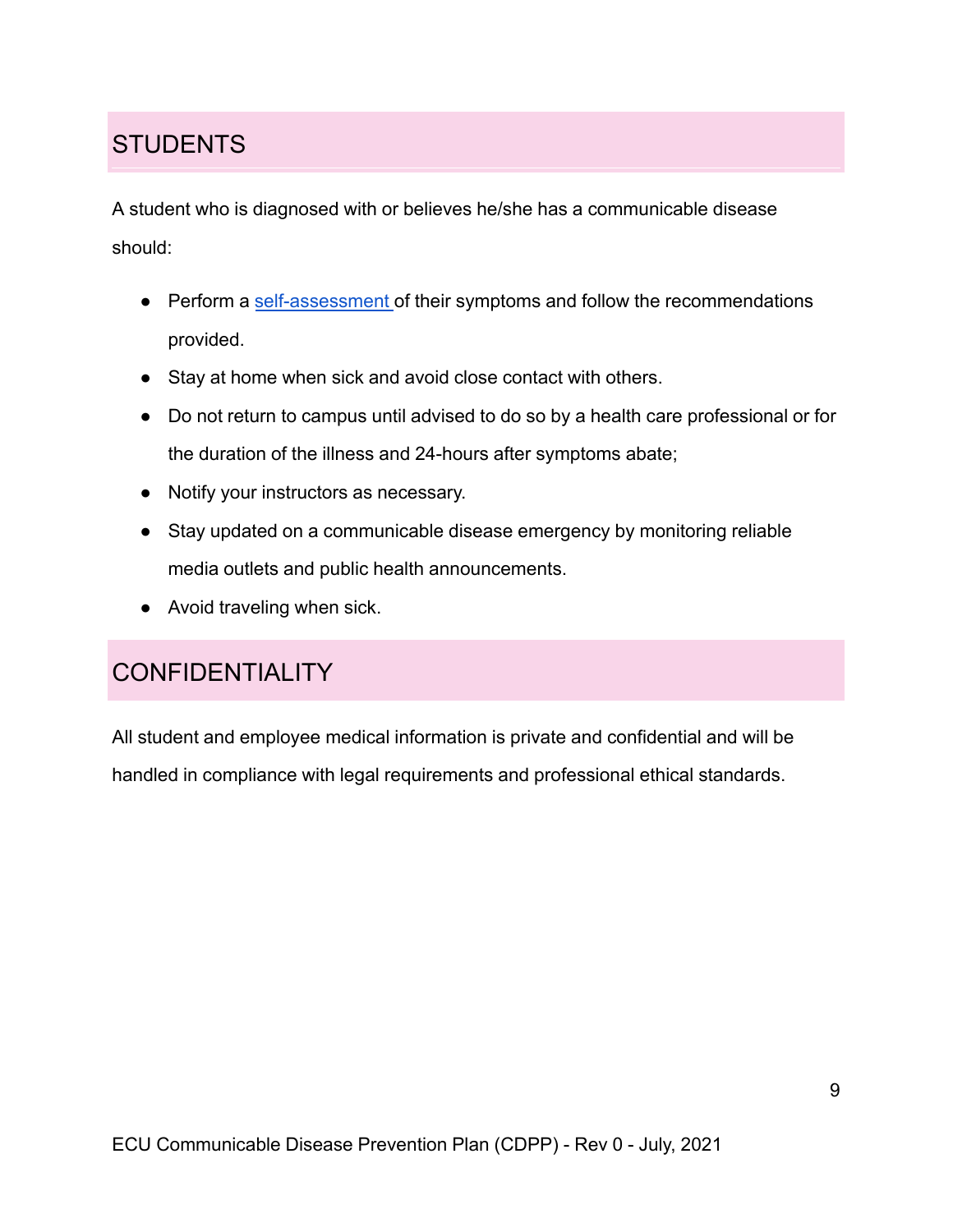### <span id="page-9-0"></span>**RESOURCES**

- ECU [Telecommuting](https://ecuad.us20.list-manage.com/track/click?u=aaa5bb02d5ff6da16a8980568&id=6f466d0c25&e=99b16f4f91) Framework
- BCCDC [Communicable](http://www.bccdc.ca/health-professionals/clinical-resources/communicable-disease-control-manual) Disease Control Manual
- BCCDC [Reportable](http://www.bccdc.ca/health-professionals/data-reports/reportable-diseases-data-dashboard) Diseases Data Dashboard
- Vancouver Coastal Health information on **[communicable](http://www.vch.ca/public-health/communicable-diseases-immunizations) diseases &** [immunizations.](http://www.vch.ca/public-health/communicable-diseases-immunizations)
- BC Return to Campus [Guidelines](https://www2.gov.bc.ca/assets/gov/education/post-secondary-education/institution-resources-administration/covid19-return-to-campus-guidelines-web.pdf)
- WorkSafe BC [Regulations](https://www.worksafebc.com/en/law-policy/occupational-health-safety/searchable-ohs-regulation/ohs-regulation/part-04-general-conditions#SectionNumber:4.70) Indoor Air Quality (4.70 4.80)
- <u>[Immunize](https://immunizebc.ca/) BC</u>

#### <span id="page-9-1"></span>**APPENDIX**

#### <span id="page-9-2"></span>WORKSAFE BC - HAND WASHING POSTER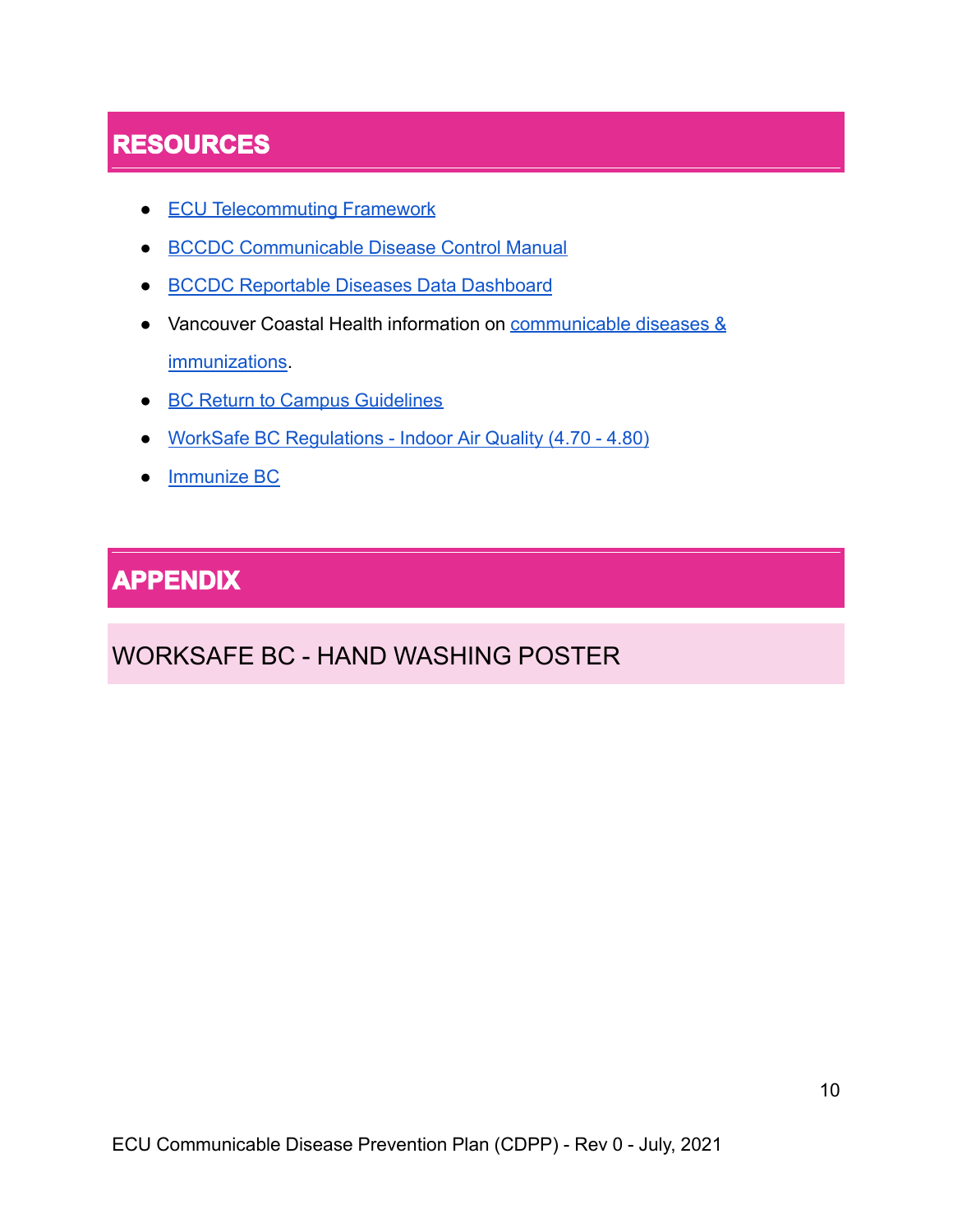# **Prevent the spread of** communicable disease



Wash your hands often with soap and water for 20 seconds. If soap and water aren't available. use an alcohol-based hand sanitizer.

#### **Wash your hands:**

- When you arrive at work
- Before and after going on a break
- After using the washroom
- After handling cash or other materials that have come into contact with the public
- Before and after handling shared tools and equipment
- Before and after using masks or other personal protective equipment

worksafebc.com

Screenshot

**WORK SAFE BC**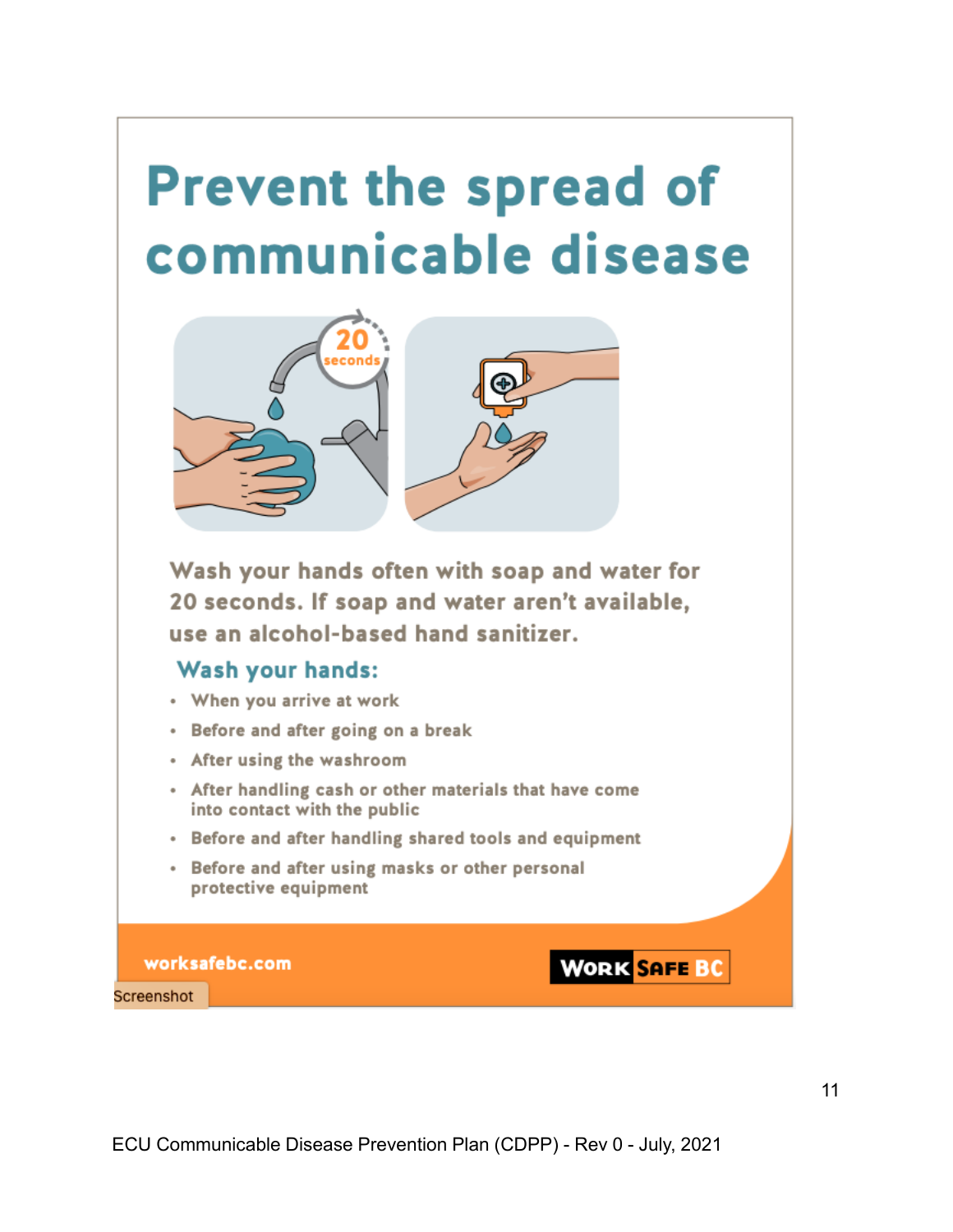#### <span id="page-11-0"></span>WORKSAFE BC - COVER COUGHS & SNEEZES POSTER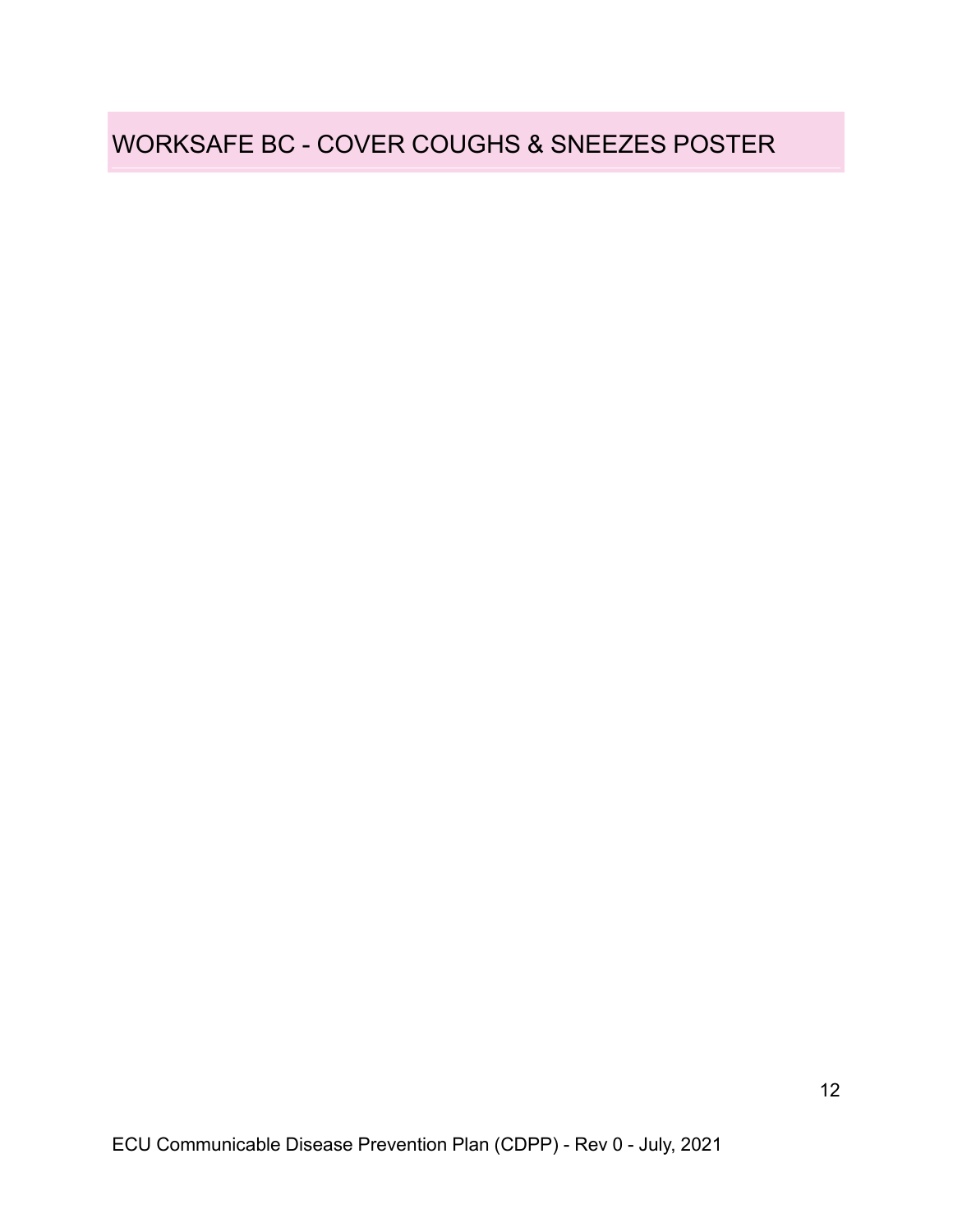## **Prevent the spread of** communicable disease **Cover coughs and sneezes**

Or



Cough or sneeze into your sleeve, not your hands. Avoid touching your face with your hands.



Cover your mouth and nose with a tissue and put your used tissue in a wastebasket.



Wash your hands with soap and water for at least 20 seconds.

Clean your hands with alcohol-based hand sanitizer.

**WORK SAFE BC** 

worksafebc.com

Screenshot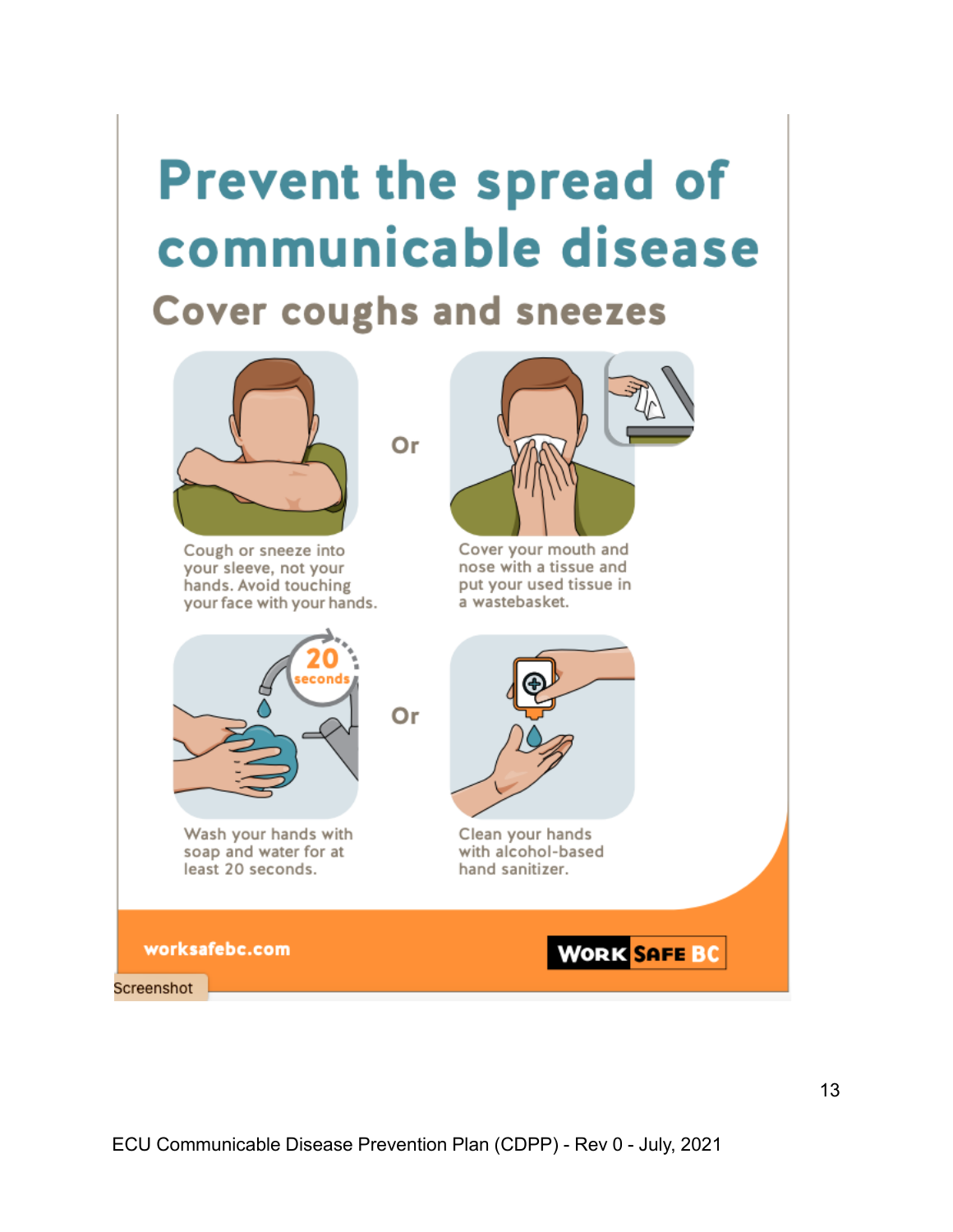#### <span id="page-13-0"></span>WORKSAFE BC - HOW TO USE A MASK POSTER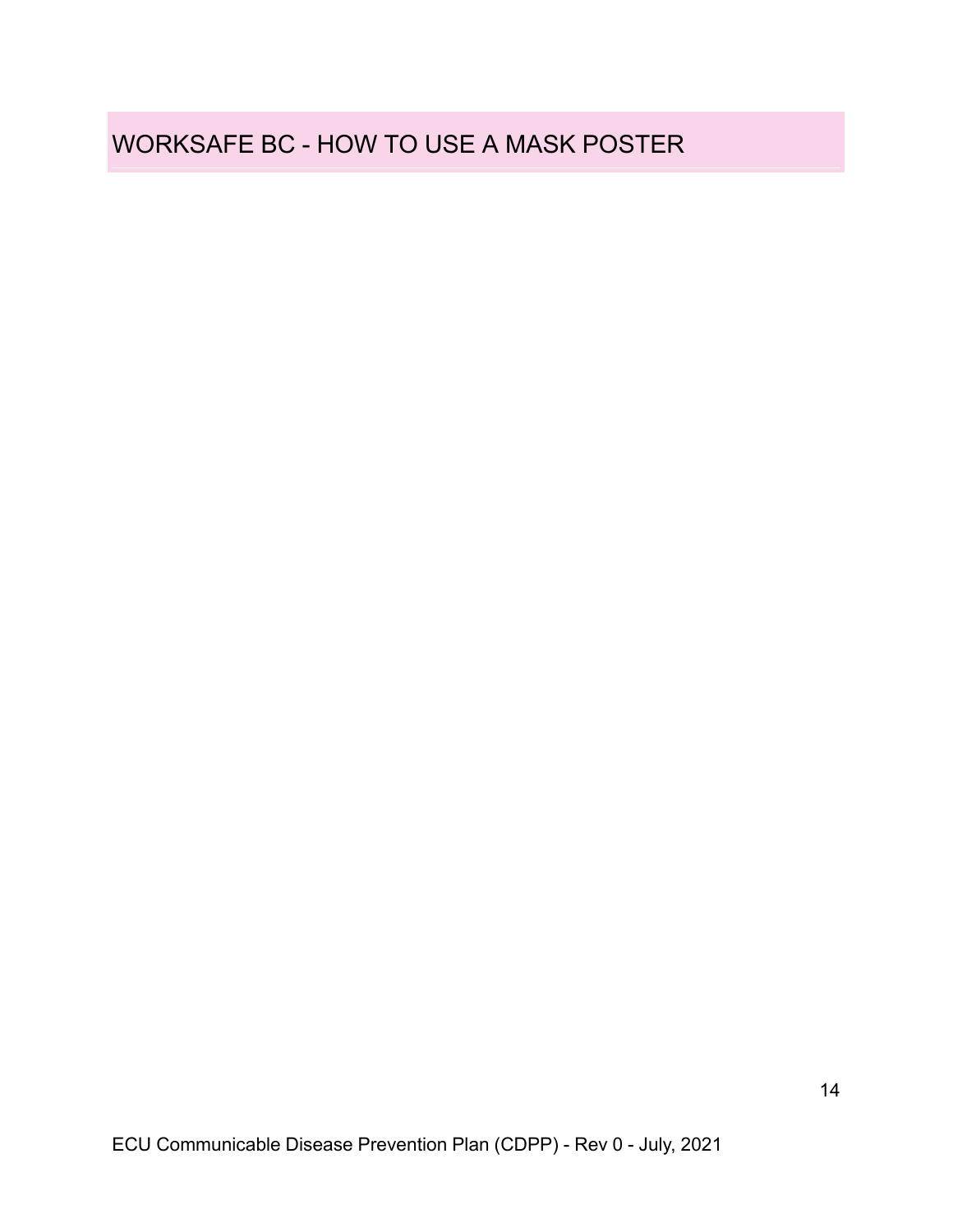#### Prevent the spread of communicable disease: How to use a mask

 $\overline{\mathbf{a}}$ 



Wash your hands with soap and water for at least 20 seconds before touching the mask. If you don't have soap and water, use an alcoholbased hand sanitizer.



Inspect the mask to ensure it's not damaged.



Turn the mask so the coloured side is facing outward.



Put the mask over your face. If there is a metallic strip, press it to fit the bridge of your nose.



Put the loops around each of your ears, or tie the top and bottom straps.



Make sure your mouth and nose are covered and there are no gaps. Expand the mask by pulling the bottom of it under your chin.



Press the metallic strip again so it moulds to the shape of your nose. Wash your hands again.



Don't touch the mask while you're wearing it. If you do, wash your hands.



Don't wear the mask if it gets wet or dirty. Don't reuse it. Follow the correct procedure for removing the mask.



Wash your hands with soap and water or use an alcohol-based hand sanitizer.



Lean forward to remove your mask. Touch only the ear loops or ties, not the front of the mask.

Dispose of the mask safely.



Wash your hands. If required, follow the procedure for putting on a new mask.

**WORK SAFE BC** 

Note: Graphics adapted from BC Centre for Disease Control (BC Ministry of Health), "How to wear a face mask."

worksafebc.com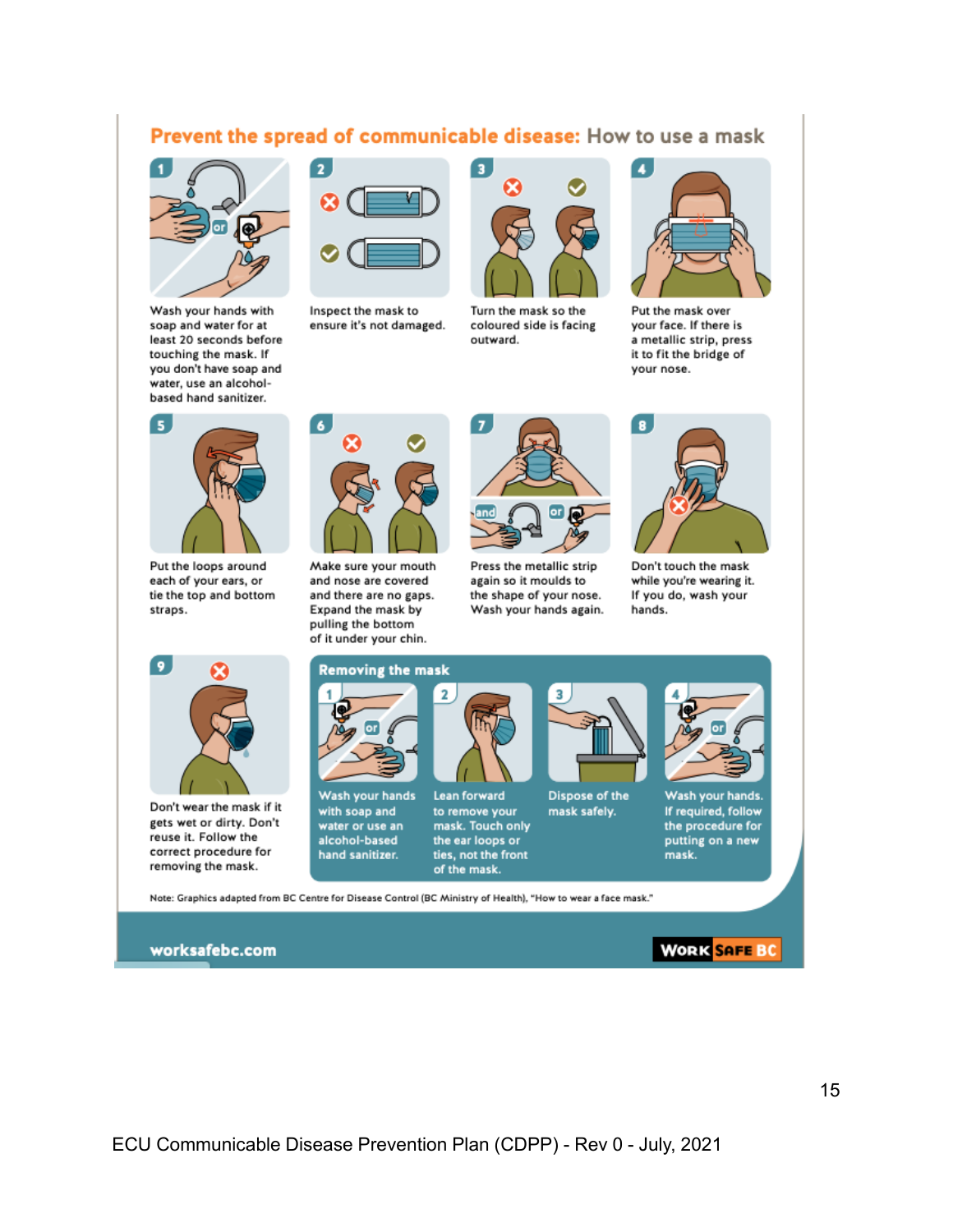#### <span id="page-15-0"></span>HEALTH CANADA - LIST OF INFECTIOUS DISEASES

- [Antimicrobial Resistance](http://www.phac-aspc.gc.ca/amr-ram/index-eng.php)
- [Anthrax](https://www.canada.ca/en/public-health/services/infectious-diseases/a-infectious-diseases.html#anthrax)
- [Avian influenza](https://www.canada.ca/en/public-health/services/infectious-diseases/a-infectious-diseases.html#ai)
- [Blood Safety](https://www.canada.ca/en/public-health/services/infectious-diseases/a-infectious-diseases.html#blood)
- [Brucellosis](https://www.canada.ca/en/public-health/services/infectious-diseases/a-infectious-diseases.html#brucellosis)
- [Campylobacteriosis](https://www.canada.ca/en/public-health/services/infectious-diseases/a-infectious-diseases.html#campybacteriosis)
- *[C. difficile](https://www.canada.ca/en/public-health/services/infectious-diseases/a-infectious-diseases.html#cdifficile)*
- [Chikungunya](http://healthycanadians.gc.ca/diseases-conditions-maladies-affections/disease-maladie/chikungunya/index-eng.php)
- [Cholera](https://www.canada.ca/en/public-health/services/infectious-diseases/a-infectious-diseases.html#cholera)
- [Clostridium botulinum \(Botulism\)](https://www.canada.ca/en/public-health/services/infectious-diseases/a-infectious-diseases.html#clos)
- [Clostridium perfringens](https://www.canada.ca/en/public-health/services/infectious-diseases/a-infectious-diseases.html#clo)
- [Community-Acquired Methicillin-Resistant Staphylococcus](https://www.canada.ca/en/public-health/services/infectious-diseases/fact-sheet-community-acquired-methicillin-resistant-staphylococcus-aureus-mrsa.html) *[aureus](https://www.canada.ca/en/public-health/services/infectious-diseases/fact-sheet-community-acquired-methicillin-resistant-staphylococcus-aureus-mrsa.html)*
- [Coronavirus disease \(COVID-19\): Outbreak update](https://www.canada.ca/en/public-health/services/diseases/2019-novel-coronavirus-infection.html)
- [Creutzfeldt-Jakob Disease](https://www.canada.ca/en/public-health/services/infectious-diseases/a-infectious-diseases.html#cjd)
- [Cryptococcosis](https://www.canada.ca/en/public-health/services/laboratory-biosafety-biosecurity/pathogen-safety-data-sheets-risk-assessment/cryptococcus-neoformans.html)
- [Cryptosporidiosis](http://www.hc-sc.gc.ca/ewh-semt/pubs/water-eau/giardia_cryptosporidium-eng.php)
- [Cyclosporiasis](http://healthycanadians.gc.ca/eating-nutrition/poisoning-intoxication/cyclospora-eng.php)
- Denque fever
- [Diphtheria](https://www.canada.ca/en/public-health/services/immunization/vaccine-preventable-diseases/diphtheria.html)
- [Ebola virus disease](http://www.phac-aspc.gc.ca/id-mi/vhf-fvh/ebola-eng.php)
- [Emerging Respiratory Pathogens](https://www.canada.ca/en/public-health/services/emerging-respiratory-pathogens.html)
- [Enterovirus](https://www.canada.ca/en/public-health/services/infectious-diseases/a-infectious-diseases.html#ev)
- [Escherichia coli \(E. coli\)](https://www.canada.ca/en/public-health/services/infectious-diseases/a-infectious-diseases.html#es)
- [Foodborne, Waterborne and Zoonotic Infections](https://www.canada.ca/en/public-health/services/infectious-diseases/foodborne-waterborne-zoonotic-infections.html)
- [Flu \(influenza\)](https://www.canada.ca/en/public-health/services/diseases/flu-influenza.html)
- [Giardiasis](https://www.canada.ca/en/public-health/services/infectious-diseases/a-infectious-diseases.html#gi)
- [Hantavirus](http://www.phac-aspc.gc.ca/id-mi/vhf-fvh/hantavirus-eng.php)
- *[Haemophilus influenzae, type b](https://www.canada.ca/en/public-health/services/immunization/vaccine-preventable-diseases/haemophilus-influenzae-disease.html)*
- [Hepatitis](https://www.canada.ca/en/public-health/services/infectious-diseases/a-infectious-diseases.html#hep)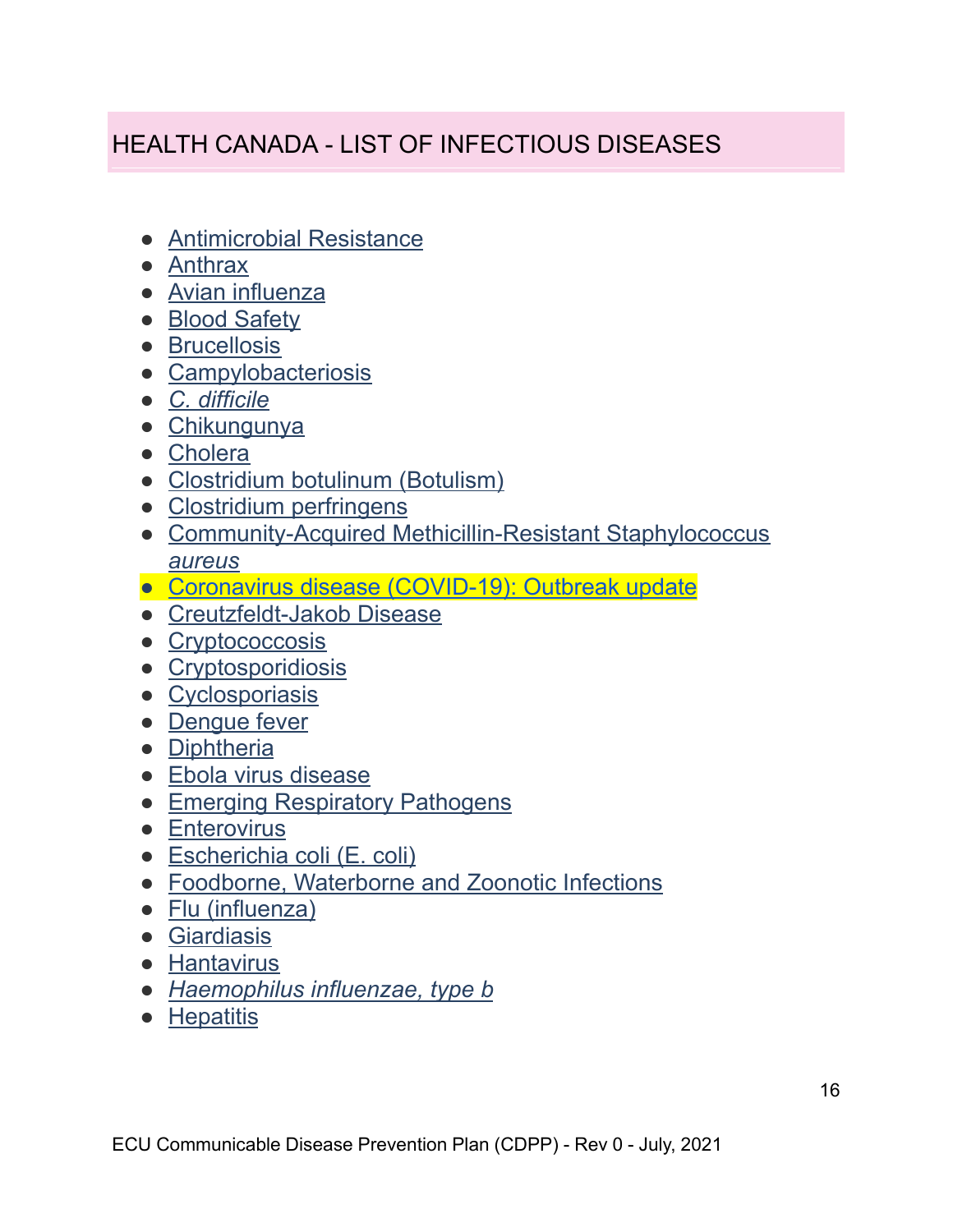- [Histoplasmosis](http://www.ccohs.ca/oshanswers/diseases/histopla.html)
- [HIV/AIDS](https://www.canada.ca/en/public-health/services/infectious-diseases/a-infectious-diseases.html#hivaids)
- [Human Papillomavirus \(HPV\)](https://www.canada.ca/en/public-health/services/infectious-diseases/sexual-health-sexually-transmitted-infections/human-papillomavirus-hpv.html)
- [Influenza](https://www.canada.ca/en/public-health/services/infectious-diseases/a-infectious-diseases.html#influenza)
- [Japanese Encephalitis](http://healthycanadians.gc.ca/diseases-conditions-maladies-affections/disease-maladie/japanese-encephalitis-encephalite-japonaise/index-eng.php)
- [Legionella](https://www.canada.ca/en/public-health/services/infectious-diseases/legionella.html)
- [Leptospirosis](http://travel.gc.ca/travelling/health-safety/diseases/leptospirosis)
- [Listeria monocytogenes](https://www.canada.ca/en/public-health/services/infectious-diseases/a-infectious-diseases.html#lis)
- [Lyme Disease](http://www.healthycanadians.gc.ca/diseases-conditions-maladies-affections/disease-maladie/lyme/index-eng.php)
- [Lymphocytic Choriomeningitis](https://www.canada.ca/en/public-health/services/laboratory-biosafety-biosecurity/pathogen-safety-data-sheets-risk-assessment/lymphocytic-choriomeningitis-virus.html)
- [Malaria](https://www.canada.ca/en/public-health/services/diseases/malaria.html)
- [Marburg virus disease](https://www.canada.ca/en/public-health/services/infectious-diseases/viral-haemorrhagic-fevers/marburg-virus-disease.html)
- [Measles](https://www.canada.ca/en/public-health/services/diseases/measles.html)
- [Meningococcal](https://www.canada.ca/en/public-health/services/immunization/vaccine-preventable-diseases/invasive-meningococcal-disease.html)
- [Methicillin-Resistant Staphylococcus](http://www.phac-aspc.gc.ca/id-mi/mrsa-eng.php) *aureus*
- [Middle East respiratory syndrome coronavirus](https://www.canada.ca/en/public-health/services/infectious-diseases/a-infectious-diseases.html#nc)
- [Mumps](https://www.canada.ca/en/public-health/services/immunization/vaccine-preventable-diseases/mumps.html)
- [Noroviruses](http://www.phac-aspc.gc.ca/fs-sa/fs-fi/norovirus-eng.php)
- [Non-Tuberculous Mycobacterium](https://www.canada.ca/en/public-health/services/infectious-diseases/canadian-public-health-laboratory-network-interim-laboratory-testing-guidance-detection-non-tuberculous.html)
- [Notifiable Diseases](https://www.canada.ca/en/public-health/services/infectious-diseases/a-infectious-diseases.html#not)
- [Pertussis \(Whooping Cough\)](https://www.canada.ca/en/public-health/services/immunization/vaccine-preventable-diseases/pertussis-whooping-cough.html)
- [Plague](http://www.phac-aspc.gc.ca/ep-mu/plague-eng.php)
- [Pneumococcal](https://www.canada.ca/en/public-health/services/immunization/vaccine-preventable-diseases/invasive-pneumococcal-disease.html)
- [Poliomyelitis](https://www.canada.ca/en/public-health/services/diseases/poliomyelitis-polio.html)
- [Psittacosis](http://www.ccohs.ca/oshanswers/diseases/psittacosis.html)
- [Q Fever](http://www.ccohs.ca/oshanswers/diseases/qfever.html)
- [Rabies](https://www.canada.ca/en/public-health/services/infectious-diseases/a-infectious-diseases.html#rabies)
- [Rift Valley Fever](http://www.inspection.gc.ca/animals/terrestrial-animals/diseases/reportable/rift-valley-fever/eng/1318960643030/1318960891637)
- [Ringworm](https://www.canada.ca/en/public-health/services/laboratory-biosafety-biosecurity/pathogen-safety-data-sheets-risk-assessment/epidermophyton-floccosum-microsporum-trichophyton.html)
- [Rocky Mountain Spotted Fever](https://www.canada.ca/en/public-health/services/laboratory-biosafety-biosecurity/pathogen-safety-data-sheets-risk-assessment/rickettsia-rickettsii.html)
- [Roundworm](https://www.canada.ca/en/public-health/services/laboratory-biosafety-biosecurity/pathogen-safety-data-sheets-risk-assessment/ascaris-pathogen-safety-data-sheet.html)
- [Rubella](http://www.healthycanadians.gc.ca/diseases-conditions-maladies-affections/disease-maladie/rubella-rubeole/index-eng.php)
- [Salmonella](http://www.healthycanadians.gc.ca/diseases-conditions-maladies-affections/disease-maladie/salmonellosis/index-eng.php)
- [SARS](https://www.canada.ca/en/public-health/services/infectious-diseases/a-infectious-diseases.html#sars)
- [Scarlet Fever](https://www.canada.ca/en/public-health/services/infectious-diseases/scarlet-fever-fact-sheet.html)